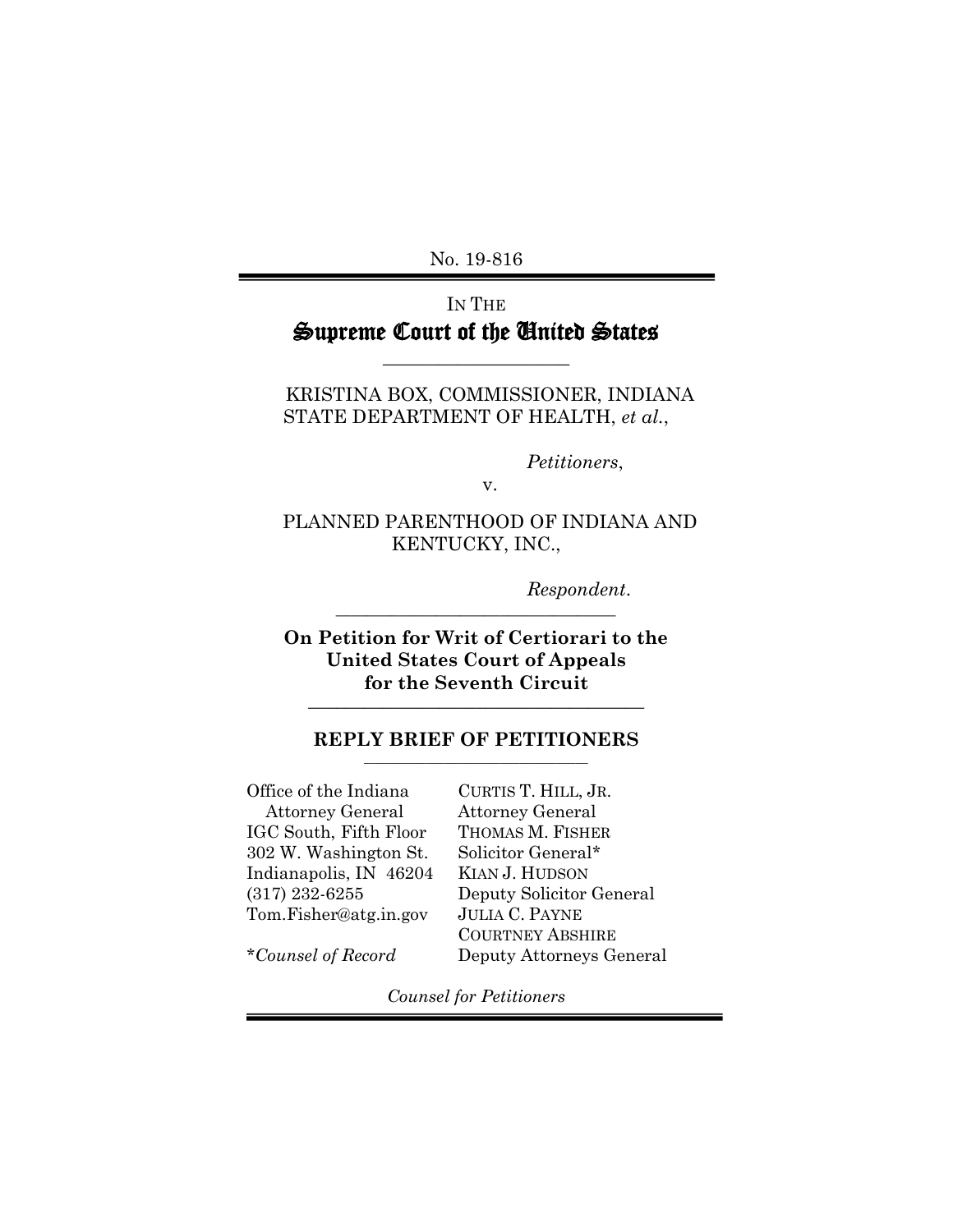# **TABLE OF CONTENTS**

|    | REPLY BRIEF OF PETITIONERS  1                                                                                                                                                |  |
|----|------------------------------------------------------------------------------------------------------------------------------------------------------------------------------|--|
|    |                                                                                                                                                                              |  |
| I. | The Court Should Clarify Whether, and<br>How, Bellotti Applies to Parental-Notice                                                                                            |  |
| П. | If <i>Hellerstedt</i> Balancing Applies, the Court<br>Should Clarify Both Pre-Enforcement-<br>Challenge Rules and the Large-Fraction                                         |  |
|    | A. If the Court does not reach the pre-<br>enforcement challenge standard in<br>June Medical, a preliminary<br>injunction case is the best vehicle for                       |  |
|    | B. The Court should clarify the proper<br>application of the "large fraction" test  6                                                                                        |  |
| Ш. | If It Rejects Third-Party Standing in June<br><i>Medical</i> , the Court Should GVR this Case;<br>Otherwise, It Should Take this Case To<br>Address the Fourteenth Amendment |  |
|    |                                                                                                                                                                              |  |

i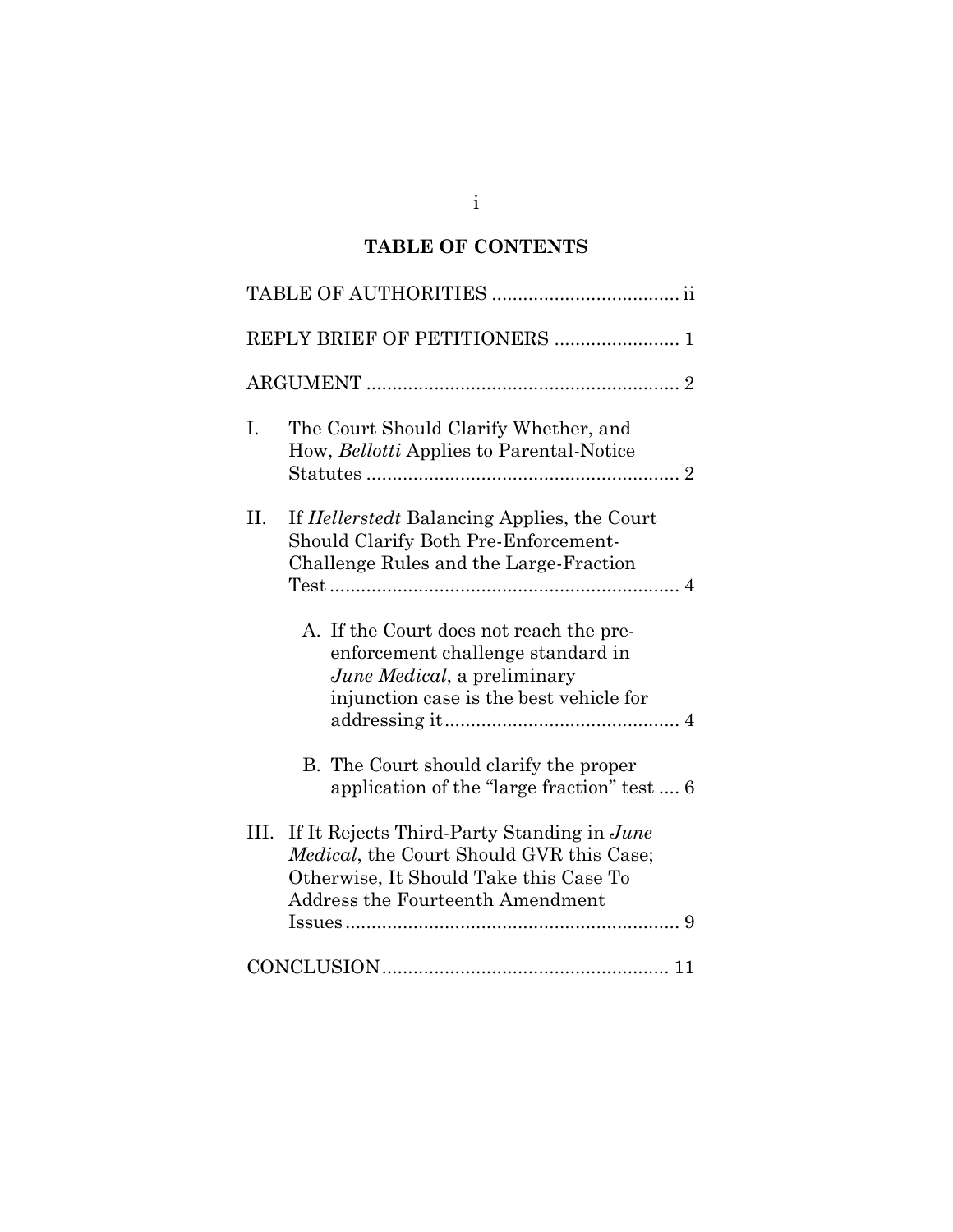# **TABLE OF AUTHORITIES**

## **CASES**

| Bellotti v. Baird,                                   |
|------------------------------------------------------|
| Box v. Planned Parenthood of Ind. $\&$ Ky.,<br>Inc., |
| Causeway Med. Suite v. Ieyoub,                       |
| H.L. v. Matheson,                                    |
| June Medical Servs. L.L.C. v. Gee,                   |
| June Medical Servs. L.L.C. v. Russo,                 |
| Ohio v. Akron Ctr. for Reproductive Health,          |
| Planned Parenthood of Ark. & E. Okla. v.<br>Jegley,  |
| Planned Parenthood of the Blue Ridge v.<br>Camblos,  |
|                                                      |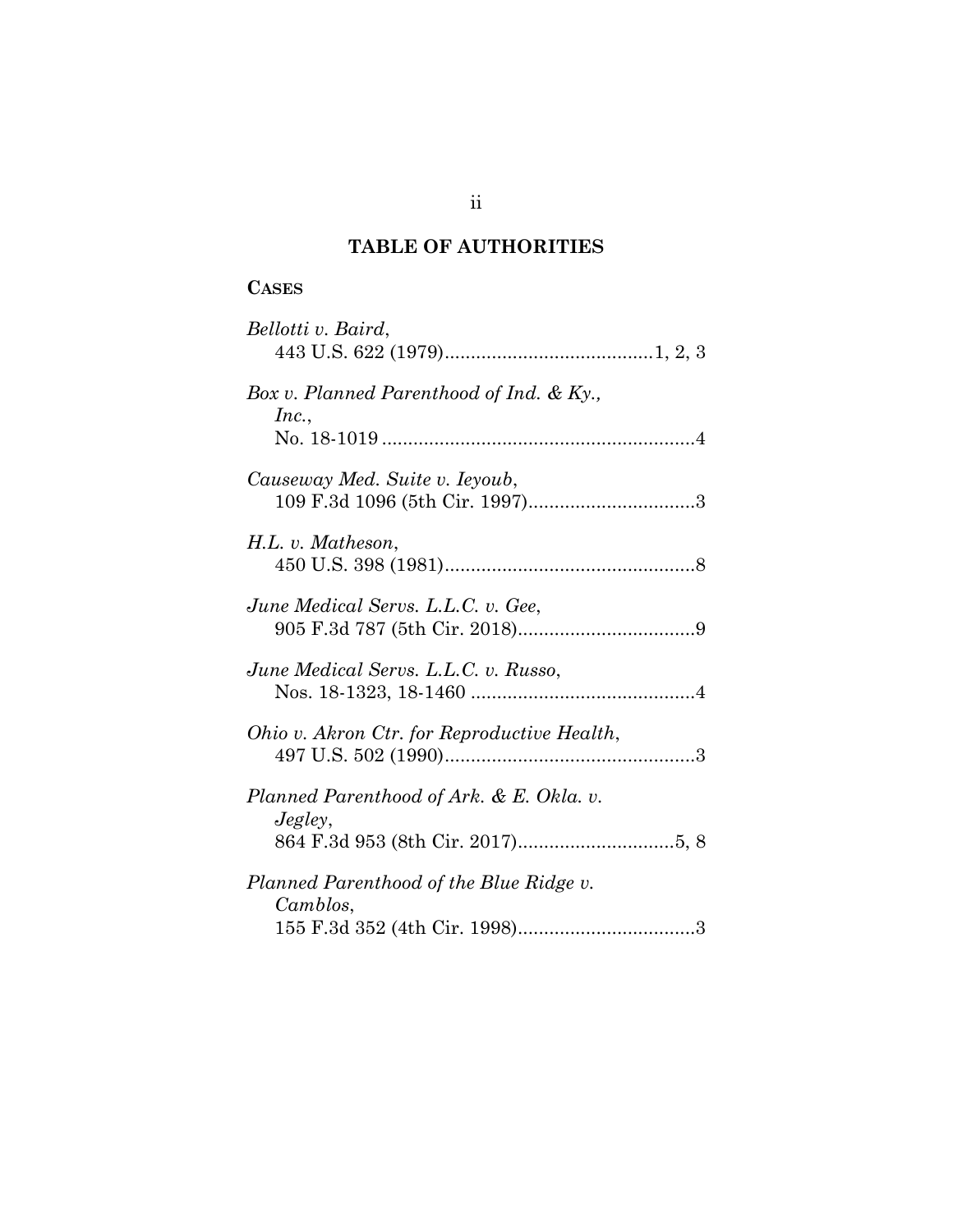# **CASES [CONT'D]**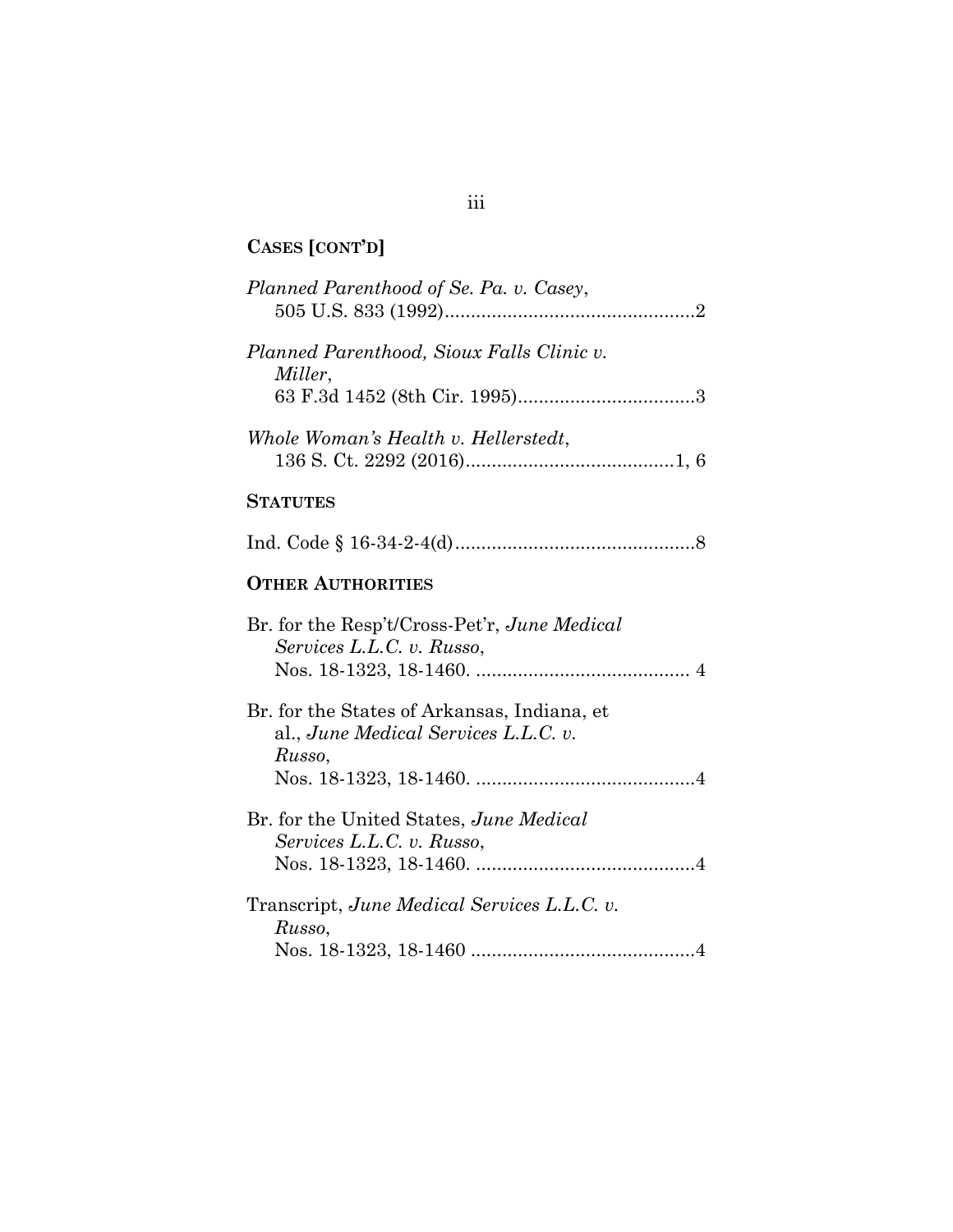#### **REPLY BRIEF OF PETITIONERS**

At least three judges of the Seventh Circuit are on record stating that the Court's decision in *Whole Woman's Health v. Hellerstedt*, 136 S. Ct. 2292 (2016), creates more problems than it solves. Pet. App. 118a (Easterbrook, J. and Sykes, J., dissenting from denial of rehearing en banc) ("How much burden is 'undue' is a matter of judgment, which depends on what the burden would be (something the injunction prevents us from knowing) and whether that burden is excessive (a matter of weighing costs against benefits, which one judge is apt to do differently from another, and which judges as a group are apt to do differently from state legislators)."); Pet. App. 46a n.2 (Kanne, J., dissenting) ("*Hellerstadt* [*sic*] does not resolve the contradictions in the Supreme Court abortion jurisprudence; it deepens them.").

Two more judges apparently believe that *Hellerstedt* obviates the need to apply the Court's other precedents. Pet. App. 34a (declining to decide whether *Bellotti v. Baird,* 443 U.S. 622 (1979), applies to parental notice statutes).

The need for Supreme Court intervention is unmistakable: "Only the Justices, the proprietors of the undue-burden standard, can apply it to a new category of statute." Pet. App. 118a (Easterbrook, J., dissenting from denial of rehearing en banc). The Court should grant certiorari to provide an "authoritative answer," *id.*, to whether (and how) *Bellotti* applies to parental notice statutes, or, if *Bellotti* does not apply, how lower courts should apply the undue-burden test to pre-enforcement challenges.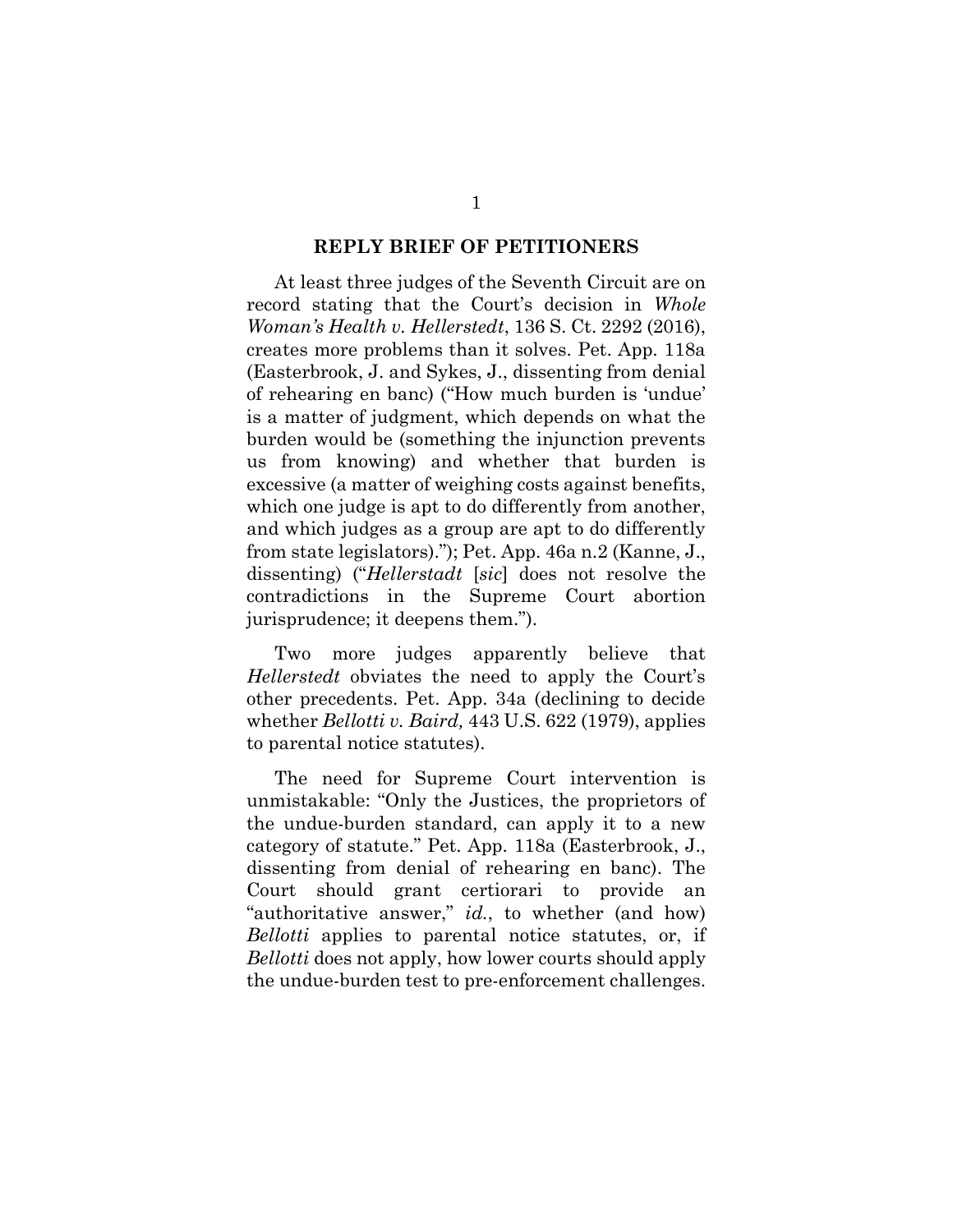#### <span id="page-5-1"></span>**ARGUMENT**

## <span id="page-5-0"></span>**I. The Court Should Clarify Whether, and How,**  *Bellotti* **Applies to Parental-Notice Statutes**

The Court has expressly approved laws that allow parents of minors who do not obtain judicial bypass to veto their daughter's abortion decision. *Planned Parenthood of Se. Pa. v. Casey*, 505 U.S. 833, 899 (1992). *Casey* thus does not support the proposition that "[a] law that gives anyone veto power over another's abortion decision is impermissible." Br. in Opp. to Cert. 14. Rather, the Court has held that "the constitutional rights of children cannot be equated with those of adults," particularly in the abortion context, where "parental consultation often is desirable and in the best interest of the minor." *Bellotti v. Baird*, 443 U.S. 622, 640 (1979).

The Seventh Circuit tried to sidestep *Bellotti* by rebalancing the benefits and burdens of Indiana's parental notice law. But *Bellotti* has already done all the balancing that is required. It permits the State to "reconcile the constitutional right of a woman, in consultation with her physician, to choose to terminate her pregnancy. . . with the special interest of the State in encouraging an unmarried pregnant minor to seek the advice of her parents in making the important decision whether or not to bear a child." *Id.* at 639. *Hellerstedt* does not hold otherwise. There, the Court struck down generally applicable health and safety regulations that would have affected both minors and adults.

The main issue here is whether *Bellotti*'s judicial bypass requirement for mature minors applies to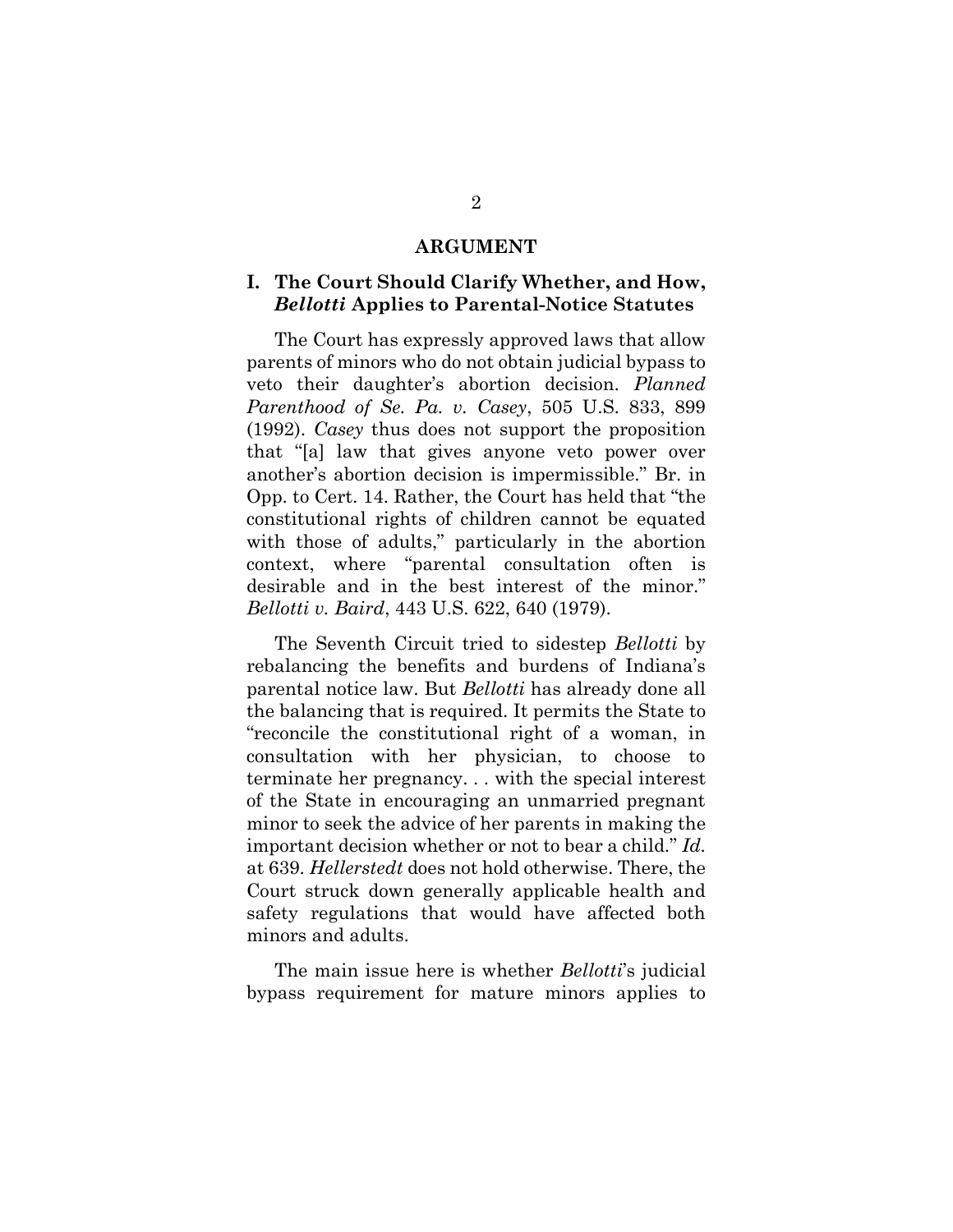<span id="page-6-3"></span><span id="page-6-2"></span>parental notice laws, an issue that has been expressly left open by the Court, *Ohio v. Akron Ctr. for Reproductive Health*, 497 U.S. 502, 510 (1990), and is the subject of a circuit conflict, *compare Planned Parenthood of the Blue Ridge v. Camblos*, 155 F.3d 352, 375–79 (4th Cir. 1998) (holding that judicial bypass is not needed for parental notice statutes) *with Causeway Med. Suite v. Ieyoub*, 109 F.3d 1096, 1112 (5th Cir. 1997) (holding that judicial bypass is required for parental notice laws) *and Planned Parenthood, Sioux Falls Clinic v. Miller*, 63 F.3d 1452, 1460 (8th Cir. 1995) (same).

<span id="page-6-4"></span><span id="page-6-1"></span><span id="page-6-0"></span>The decision below conflicts in particular with the Fourth Circuit's decision in *Camblos*, which held that "the Constitution does not require for 'mere notice' statutes the full panoply of safeguards required by the Court . . . for parental consent statutes. 155 F.3d at 367. Planned Parenthood asserts that the statute at issue in *Camblos* contained a maturity exception, Br. in Opp. to Cert. 15, but that is materially inaccurate. The maturity exception there *permitted* bypass, it did not *require* it—in contrast with the decision below here. *Compare id.* at 356 *with* Pet. App. 17a. *Bellotti*, for that matter, held that, when it comes to parental *consent* requirements, "[a] pregnant minor is *entitled* . . . to show . . . that she is mature enough and well enough informed to make her abortion decision." 443 U.S. at 643 (emphasis added). The question is whether that entitlement to bypass for mature minors extends to parental notice laws. The Fourth Circuit said no, but the Seventh Circuit has now said yes. Only the Court can resolve the conflict, and it should do so in this case.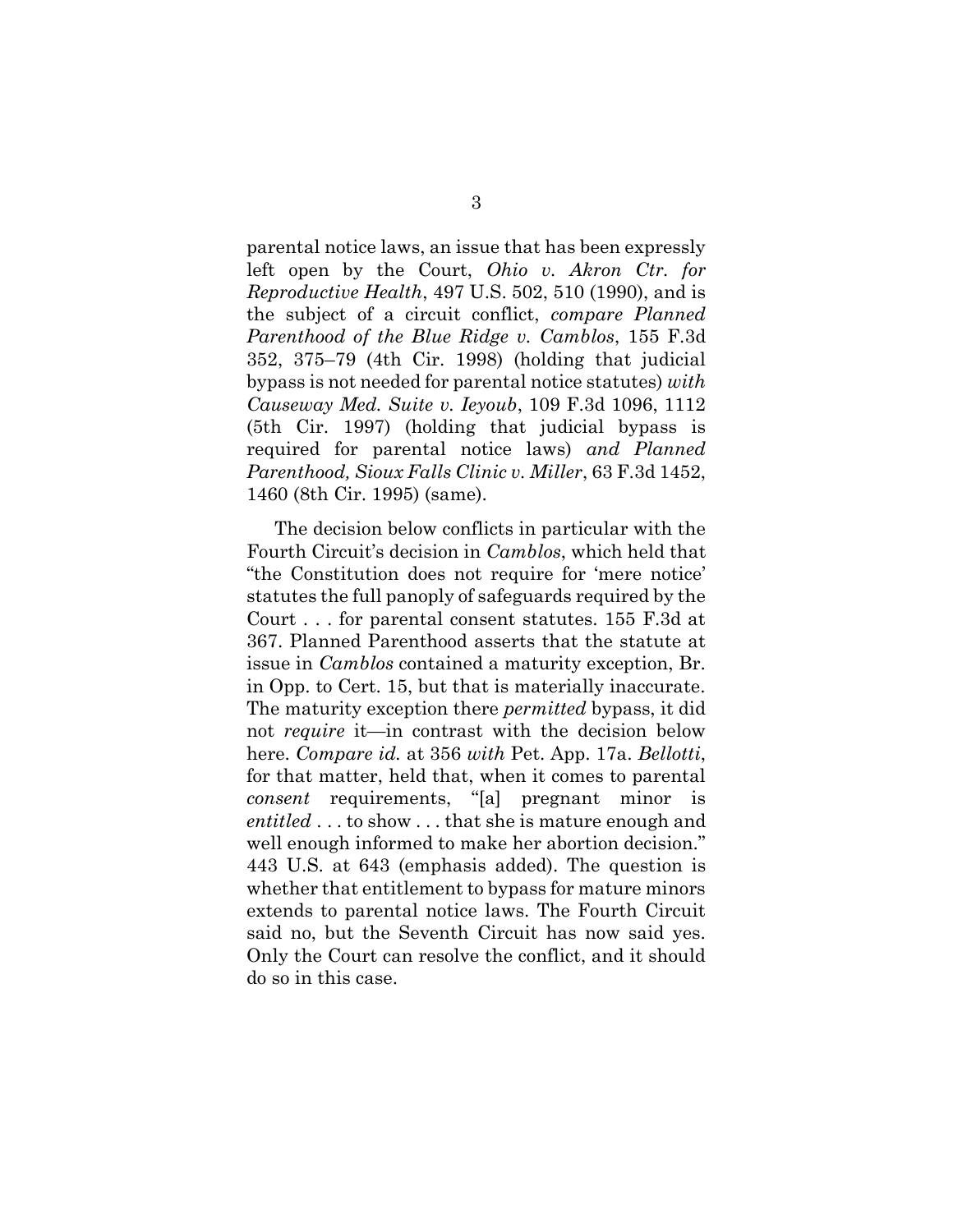## **II. If** *Hellerstedt* **Balancing Applies, the Court Should Clarify Both Pre-Enforcement-Challenge Rules and the Large-Fraction Test**

Even if every State's parental-notice law must undergo fresh, case-by-case undue-burden analysis, critical issues remain that only this Court can resolve, including the burdens and standards for preenforcement challenges and the parameters of the large-fraction test.

## <span id="page-7-1"></span>**A. If the Court does not reach the preenforcement-challenge standard in** *June Medical***, a preliminary injunction case is the best vehicle for addressing it**

<span id="page-7-0"></span>As Judge Easterbrook observed below, the Court may address the proper standard for pre-enforcement facial challenges to abortion regulations in *June Medical Services L.L.C. v. Russo*, Nos. 18-1323, 18- 1460. Pet. App. 117a. Indeed, the briefs of Louisiana, the United States, and *amici* Arkansas, Indiana, and 18 other States urged the Court to reach that issue, *see* Br. for the Resp't/Cross-Pet'r 25; Br. for the United States 6; Br. for the States of Arkansas, Indiana, et al. 3. And at oral argument the United States made a particularly focused plea for the Court to decide the case on pre-enforcement grounds. Tr. 65–66. If the Court in *June Medical* does ultimately clarify the preenforcement standard favorable to state regulation, GVR may be appropriate in this case. If the Court does not reach the pre-enforcement issue in *June Medical*, however, it should grant either or both the petitions in this case and *Box v. Planned Parenthood of Ind. & Ky., Inc.*, No. 18-1019, because the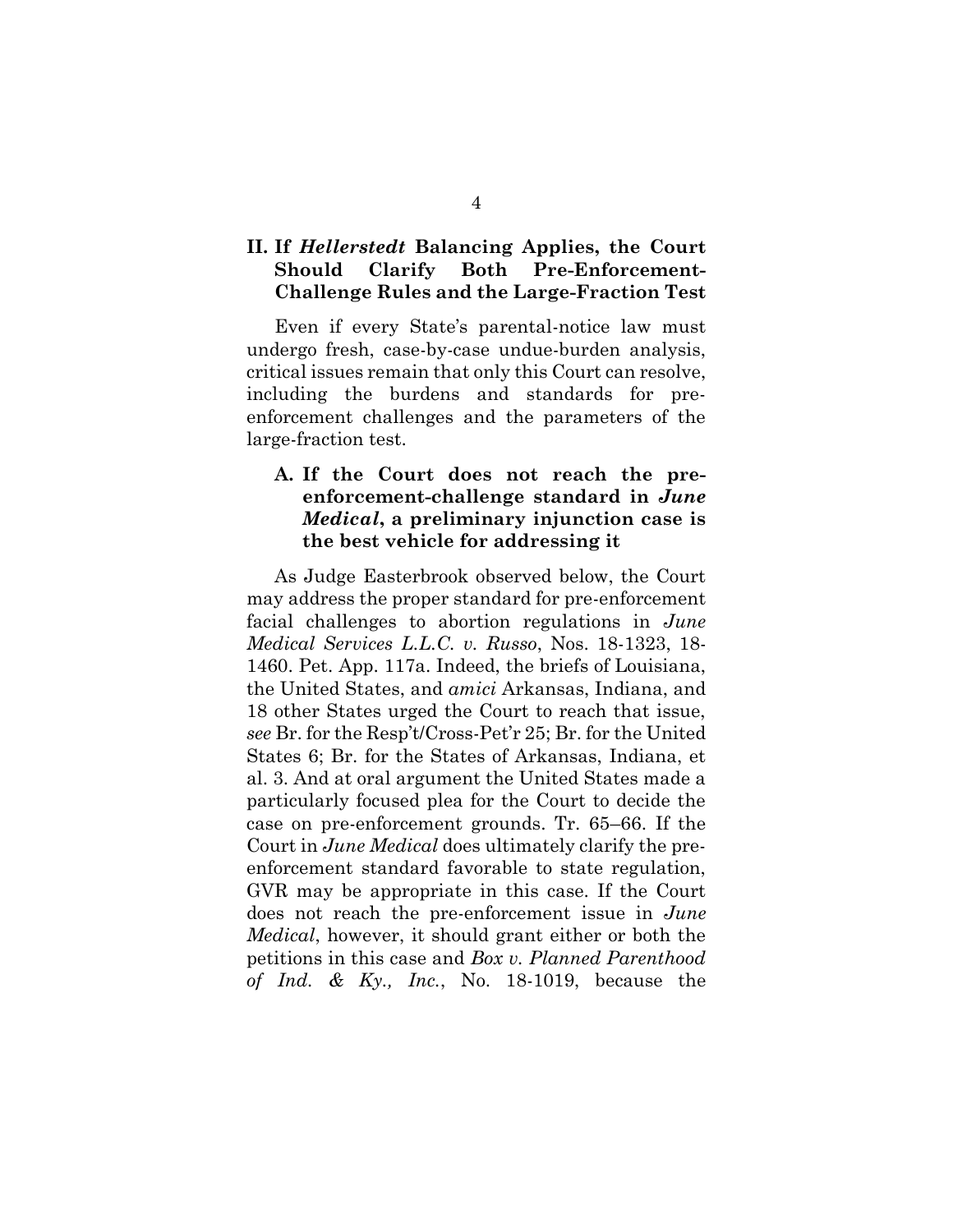preliminary injunction posture of both cases makes them particularly well-suited for the Court to reach that issue.

<span id="page-8-0"></span>If *Bellotti* no longer supplies the appropriate undue-burden framework for parental involvement laws, a principal concern for judicial analysis will be a challenged law's impact on minors seeking abortions. Plaintiffs challenging an abortion law using *Hellerstedt* must first show that the law actually imposes a burden and, if they pass that threshold, prove that the law's burdens substantially outweigh its benefits. *Planned Parenthood of Ark. & E. Okla. v. Jegley*, 864 F.3d 953, 959 (8th Cir. 2017). Indiana's parental-notice law, however, has never been permitted to go into effect, so no data exists showing its effect on minors seeking abortions. That circumstance will not change between now and final judgment unless the Court intercedes and vacates the injunction. If the law were permitted to go into effect long enough to yield meaningful operational data, a district court might reasonably address whether the law is valid in light of its impact. Consequently, the Court should resolve the issue of the correct standard for pre-enforcement challenges at the preliminary injunction stage so that all concerned have fair notice of their litigation burdens prior to final judgment.

As things stand, however, the evidence is insufficient to support a pre-enforcement facial challenge. Planned Parenthood asserts that "the Court struck down [the law in *Hellerstedt*] based on evidence very similar to the evidence here," but that is plainly untrue. Indiana's parental notice law in no way threatens to close *any* abortion clinics, much less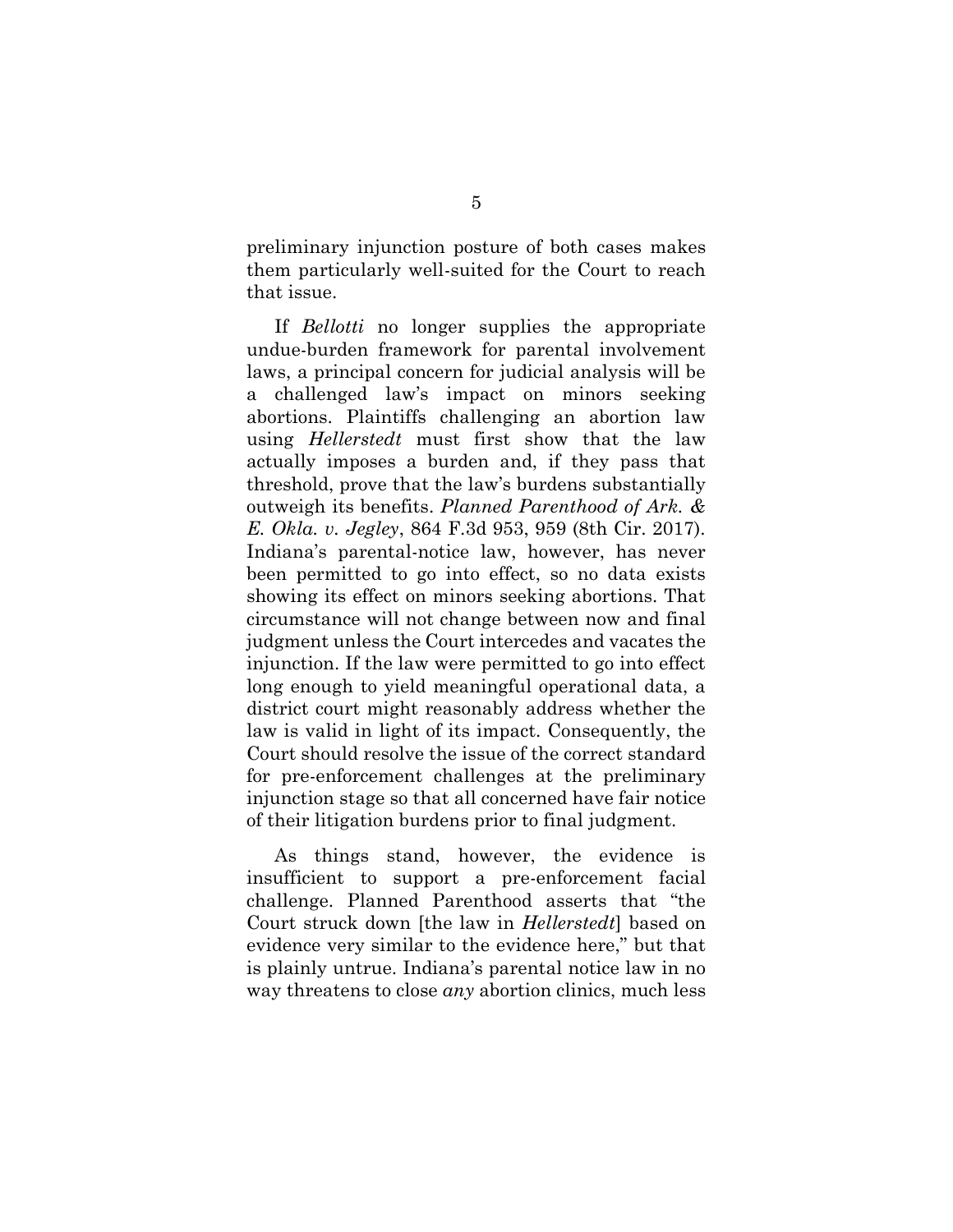reduce them by half or more. *Whole Woman's Health v. Hellerstedt*, 136 S. Ct. 2292, 2312, 2316 (2016). Far from even predicting such dire results, Planned Parenthood has merely shown that most minors currently seek judicial bypass on maturity grounds. It has offered no evidence (other than expert speculation) that such minors would fail both to bypass parental notice on best-interests grounds and to obtain an abortion despite parental notice. Proceeding to summary judgment or trial without this Court's intervention would yield only more speculation by more experts and would not be likely to yield a different result.

On this point, it is worth noting that Planned Parenthood argues that the undue burden test is so context-specific that a law could be facially valid in one State but facially invalid in another. Br. in Opp. to Cert. 17. But even if such a seemingly inequitable series of outcomes is permissible, it surely must depend on data of a statute's actual operational impact in each State. Duly enacted state laws should not be invalidated on the basis of mere speculation, even by so-called experts in the sociology of minors seeking abortions. Accordingly, now, at the preliminary-injunction stage, is exactly the right time for the Court to address when, if ever, preenforcement facial challenges to abortion regulations can be successful.

#### **B. The Court should clarify the proper application of the "large-fraction" test**

The Seventh Circuit defined the denominator of the large-fraction test to include two groups that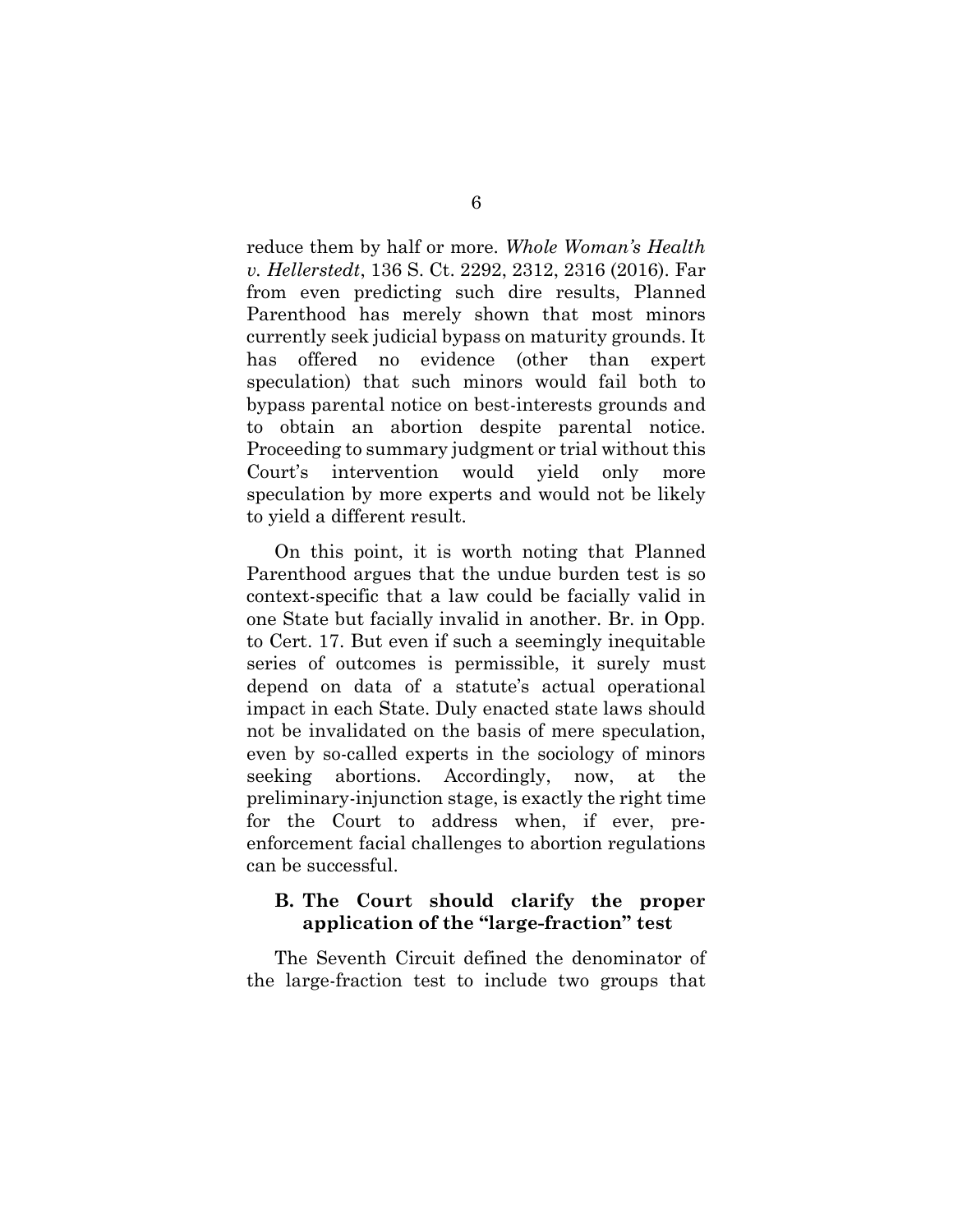Planned Parenthood argues would be most burdened by the law: "young women who could be deemed mature in a judicial bypass of the consent requirement" and "young women who are likely to be deterred from even attempting judicial bypass because of the possibility of parental notice." Pet. App. 20a–21a.<sup>1</sup> Defining the denominator so narrowly ensures a finding in *every* case that an abortion law imposes a "substantial obstacle" on *all* for whom it is relevant. The scope of relevant impact must be much broader for the large-fraction test to have any meaning. Here, Indiana's parental-notice law is relevant to any minor who would not otherwise inform her parents that she intends to have an abortion. The large-fraction question then comes down to the percentage of *those* minors who would find the notice law to be a substantial obstacle.

With regard to the numerator, Planned Parenthood argues that "because the record shows that most bypasses granted in Indiana have been based on a maturity finding, a large fraction of those minors for whom the Act is relevant would be burdened." Br. in Opp. to Cert. 21. But it does not follow that "mature minors" would fail to convince a juvenile court that notification contravenes their best interests. After all, "[a] minor's maturity has no relation to the likelihood of abuse," and "Planned Parenthood has not identified

<sup>1</sup> Planned Parenthood misstates the denominator as "all unemancipated minors seeking judicial bypass," but the paragraph of the Seventh Circuit's opinion that Planned Parenthood cites summarizes Planned Parenthood's own argument, not the court's holding. Pet. App. 20a. In the following paragraph, the Seventh Circuit defines what it considers to be the "correct numerator and denominator." *Id.* at 20a–21a.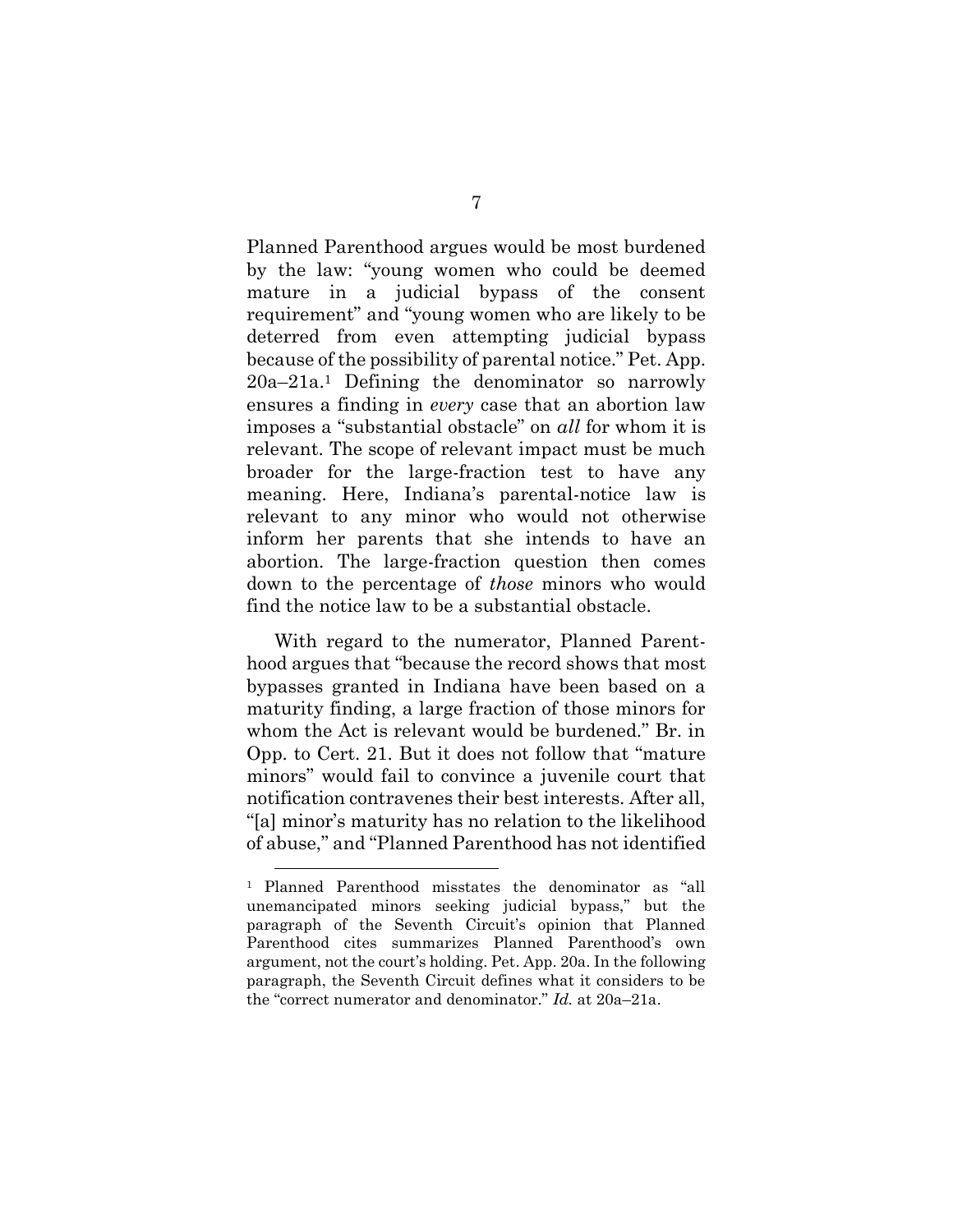an instance where an Indiana court rejected a minor's 'best interests' argument and required parental consent, but abuse followed." Pet. App. 50a–51a (Kanne, J., dissenting). Nor does it follow to say that parental notice would always thwart the abortion plans of mature minors. "Almost by definition . . . a woman intellectually and emotionally capable of making important decisions without parental assistance also should be capable of ignoring any parental disapproval." *H.L. v. Matheson*, 450 U.S. 398, 425 (1981) (Stevens, J., concurring). The opportunity to obtain an abortion notwithstanding parental notice is particularly available given that the minor's attorney controls the precise timing of notice, which must only occur "before" the abortion (Ind. Code  $\S$  16-34-2-4(d))—perhaps while the minor is on her way to the clinic.

<span id="page-11-2"></span><span id="page-11-1"></span><span id="page-11-0"></span>With respect to the large-fraction conflict between the decision below and *Planned Parenthood of Arkansas & Eastern Oklahoma v. Jegley*, 864 F.3d 953 (8th Cir. 2017), Planned Parenthood argues that because the district court found that medication abortion would no longer exist in Arkansas under the new law, the numerator and denominator in that case were "one and the same." Br. in Opp. to Cert. 22–23. But the Eighth Circuit *rejected* that holding. It was not enough for the district court to say that women who preferred a medication abortion would be thwarted from that precise service; instead, the district court should have specifically determined the fraction of women who preferred medication and could not travel to a surgical abortion clinic. *Jegley*, 864 F.3d at 959–60. The Eighth Circuit held, in other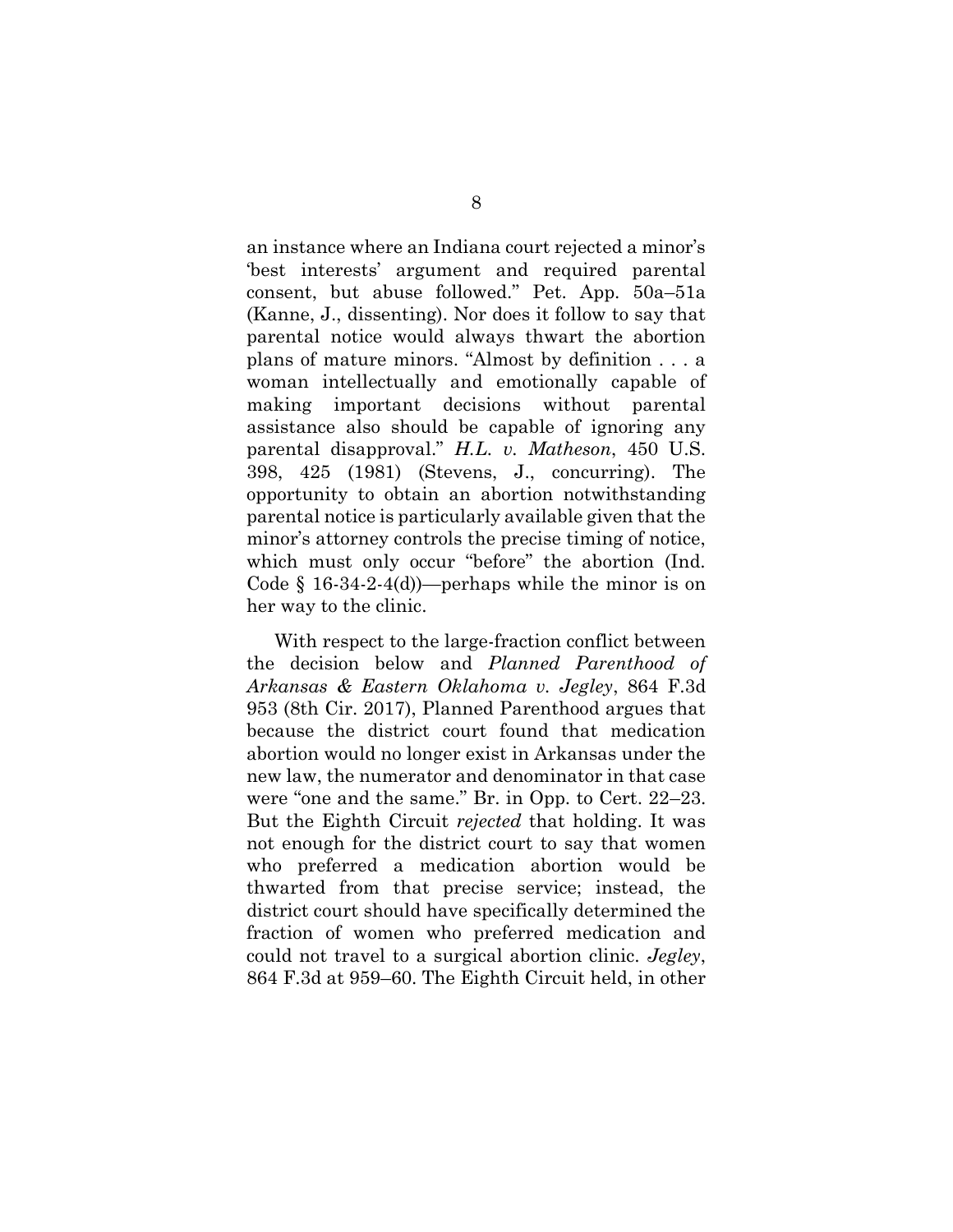words, that the numerator and denominator cannot be defined by the same terms. In contrast, here the Seventh Circuit defined both the numerator and denominator in terms of mature minors unlikely to seek or obtain judicial bypass on best-interests grounds. The Seventh Circuit should instead have defined the denominator as *all* minors who would not otherwise notify their parents of the abortion (the relevant universe) and the numerator as those minors who would not obtain an abortion owing to the parental notice law.

<span id="page-12-0"></span>The Court should grant the petition to resolve the circuit conflict over proper application of the largefraction test. *See June Medical Servs. L.L.C. v. Gee*, 905 F.3d 787, 813–15 (5th Cir. 2018) (noting circuit conflict in large-fraction methodology and rejecting district court's large-fraction analysis).

## **III. If It Rejects Third-Party Standing in** *June Medical***, the Court Should GVR this Case; Otherwise, It Should Take this Case To Address the Fourteenth Amendment Issues**

Planned Parenthood argues that Indiana has waived the issue of third-party standing, but the case has not yet been fully litigated in the district court, so that assertion is premature. Indiana has not yet even filed an answer, as the parties agreed to stay the proceedings pending appeal of the preliminary injunction. ECF No. 37 (order granting motion to stay proceedings pending appeal). Indiana will yet have the opportunity to present its third-party-standing objections in the district court, so it only makes sense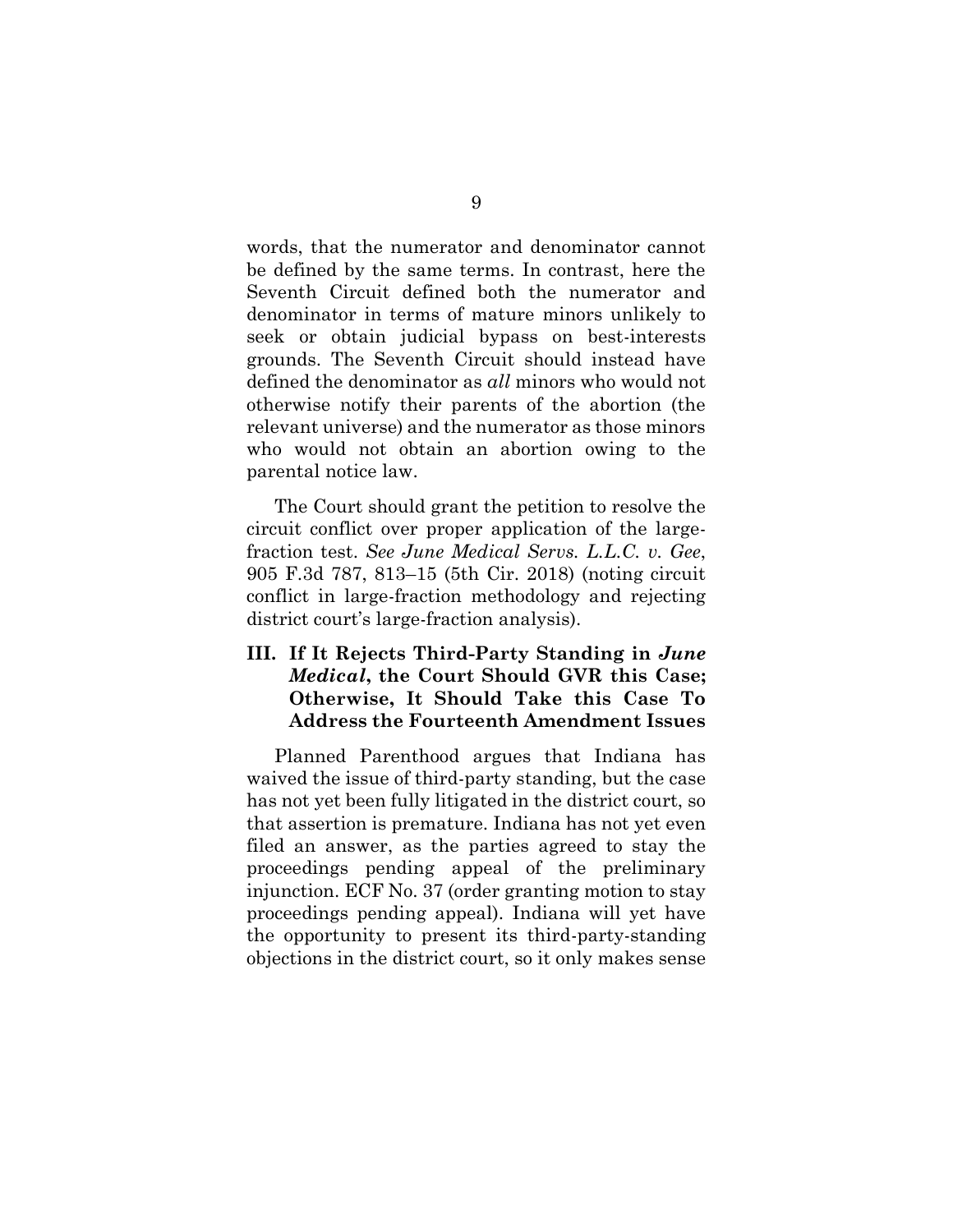to GVR this case if the Court rejects third-party standing in *June Medical*.

Planned Parenthood argues that its interests do not "conflict with those of its mature minor patients who seek to obtain an abortion without parental involvement," but only with the interests of parents in parental rights and family harmony. Yet minors, too, have an interest in parental oversight and familial harmony. "A mature minor may wish to keep her abortion secret from her parents and yet benefit greatly from their support before and in the aftermath." Pet. App. 52a (Kanne, J., dissenting). In any event, if the Court rejects third-party standing in *June Medical*, that issue should, in this case, be addressed in the first instance by the courts below, which is why GVR would be appropriate.

If, however, the Court does not reach the thirdparty standing issue in *June Medical*, petitioners agree this case, in this posture, would *not* be an appropriate vehicle for the Court to address thirdparty standing. In that circumstance, however, the Court should nonetheless grant the petition and set it for plenary briefing and argument on the Fourteenth Amendment issues.